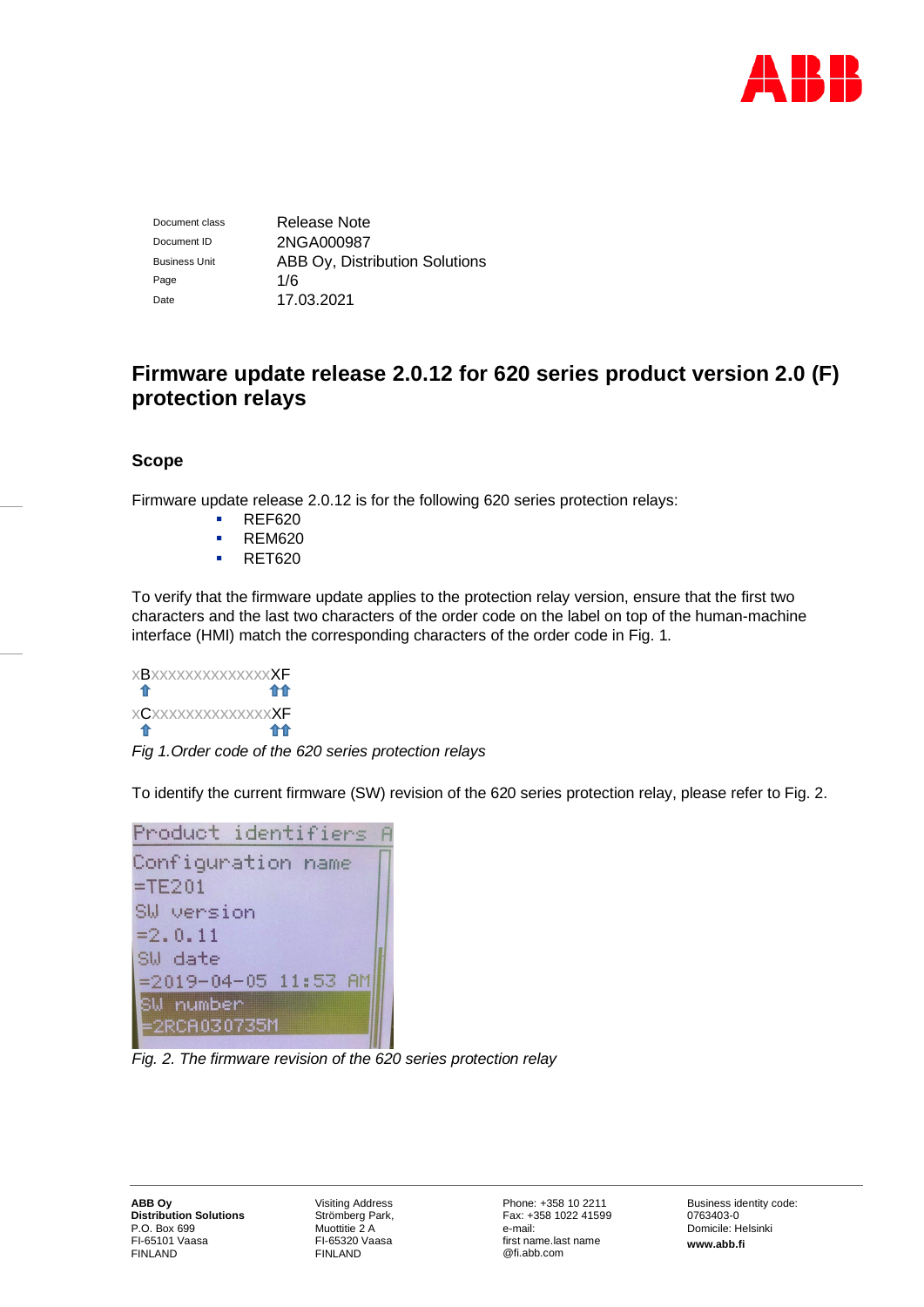

Page 2/6

Date 17.03.2021 Subject Firmware update release

## **Implemented usability improvements**

The firmware update release includes usability and operational improvement. The following improvements has been implemented:<sup>1</sup>

## **Firmware update release 2.0.12:**

## **Cyber Security**

- Cyber Security improvements to the "Ripple20" vulnerability in TCP/IP communication stack for normal product usage conditions. Following vulnerabilities has been identified in the product and fixed by the update:
	- CVE-2020-11907
	- CVE-2020-11909
	- CVE-2020-11910
	- CVE-2020-11911
	- CVE-2020-11912

*Note! Some of the security scanners might still report existence of Ripple20 vulnerability after the update. This is a false positive, since the scanners indicate the presence of the IP stack, without being able to check the vulnerability and its fixes.*

#### **Supervision**

- Improving Time counter rollover in relay's communication module that may have caused internal relay fault with error code *IRF116 COM card error* and relay to self-reboot after time interval(s) which is divisible by ~50 days from previous restart.
- Improvement to relay CPU FPGA (IRF 83) internal fault supervision the supervision interval speed is fastened to reach faster issue detection.
- Enhancement to relay self-supervision improved IRF counter clearing to enable faster temporary fault clearing and fault recovery.
- Internal diagnostic improvement for the self-supervision during startup.

#### **Communication**

- **Improvement on GOOSE receiving. In a system where one relay is receiving GOOSE** communication from multiple senders, it is possible that a communication break in one sender might impact handling of received values from other senders.
- Improving IEEE 1588 (PTPv2) Time synchronization when using non-zero (ID>0) PTP Domain ID. Enhancement at transparent clock peer-to-peer measurement and improving Path delay compensation. (Compensating delay for long communication cables).
- **Improvement to the Frequency measurement FMMXU avoids unnecessary reporting during** momentary vector shift situations.

 $1$  The relay firmware update may also include some minor usability improvements not listed in this note.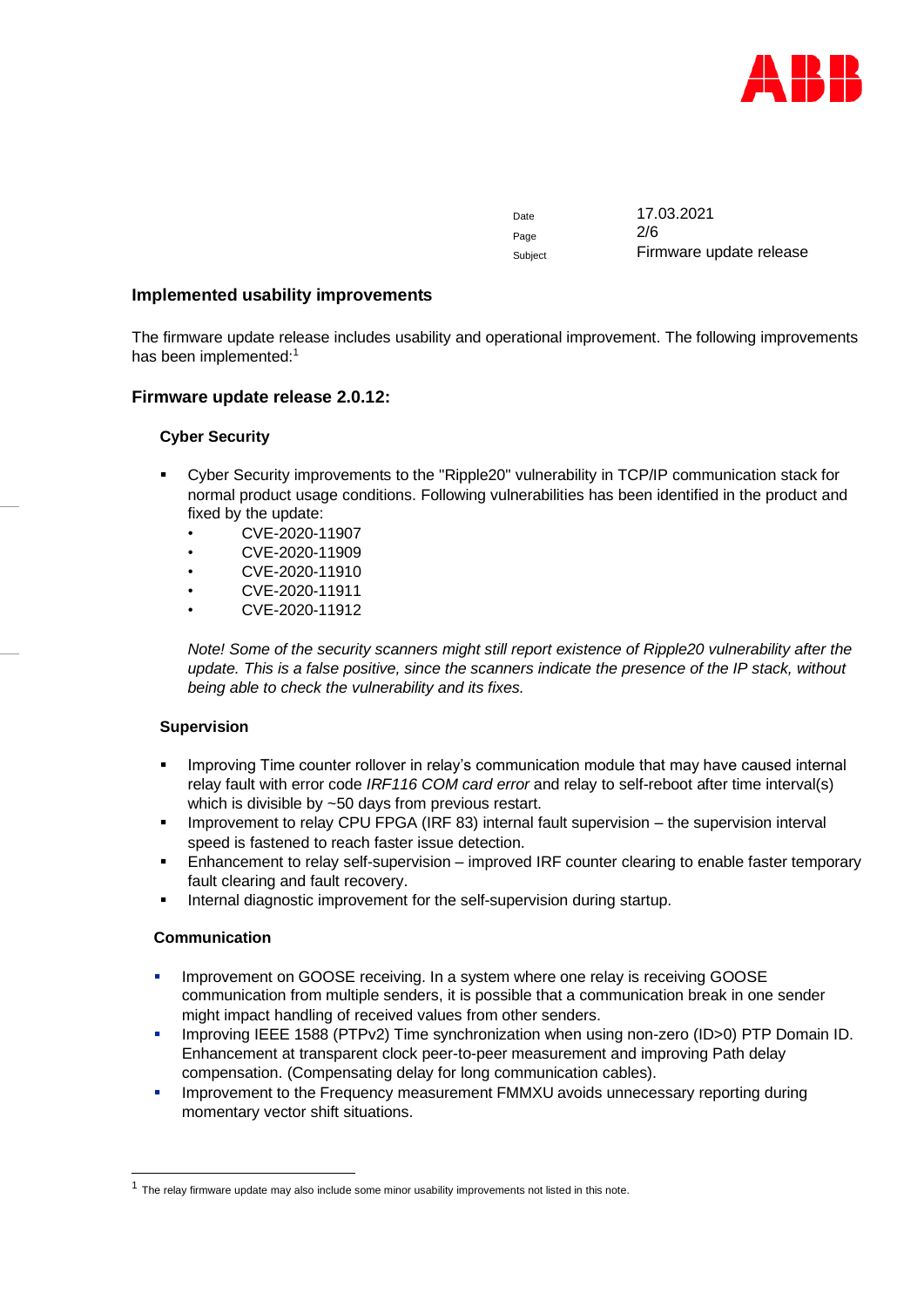

Page 3/6

Date 17.03.2021 Subject Firmware update release

## **Firmware update release 2.0.11:**

## **Control**

- Relay setting group change via SPCGGIO outputs control improved.
- **EXEDENTIFY Application function Autorecloser (DARREC) final trip during discrimination time improved.**

#### **Communication**

- **SNTP time syncronisation with masters taking occasionally time sync from GPS improved.**
- Relay time syncronisation behavior with inaccurate SNTP masters improved.

#### **Supervision**

■ Relay supervision behavior with Load profile function improved.

#### **HMI**

- Relay internal supervision for LHMI communication improved.
- **.** Improvement to relay event pop-ups to display.

## **Other**

- **EXECT 1** Limitation to the maximum number of files that can be opened by the MMS client. This improves the behavior in situations where MMS clients are stressing the relay file system.
- **·** Improvement to relay virtual file handling.
- **E** Disturbance recorder (DREC) in periodic trig mode improved.
- Relay real-time clock startup improved.

#### **Firmware update release 2.0.10:**

#### **Measurement**

**.** Improved ALARM output activation of voltages total harmonics distortion and current total demand distortion in short disturbances.

## **Communication**

- **.** Improved SNTP time synchronization tolerance for inaccurate time sync masters.
- Open port 30301 for One-time password delivery functionality closed.

#### **Supervision**

■ Self-supervision recovery time improved in case of IRF code 83.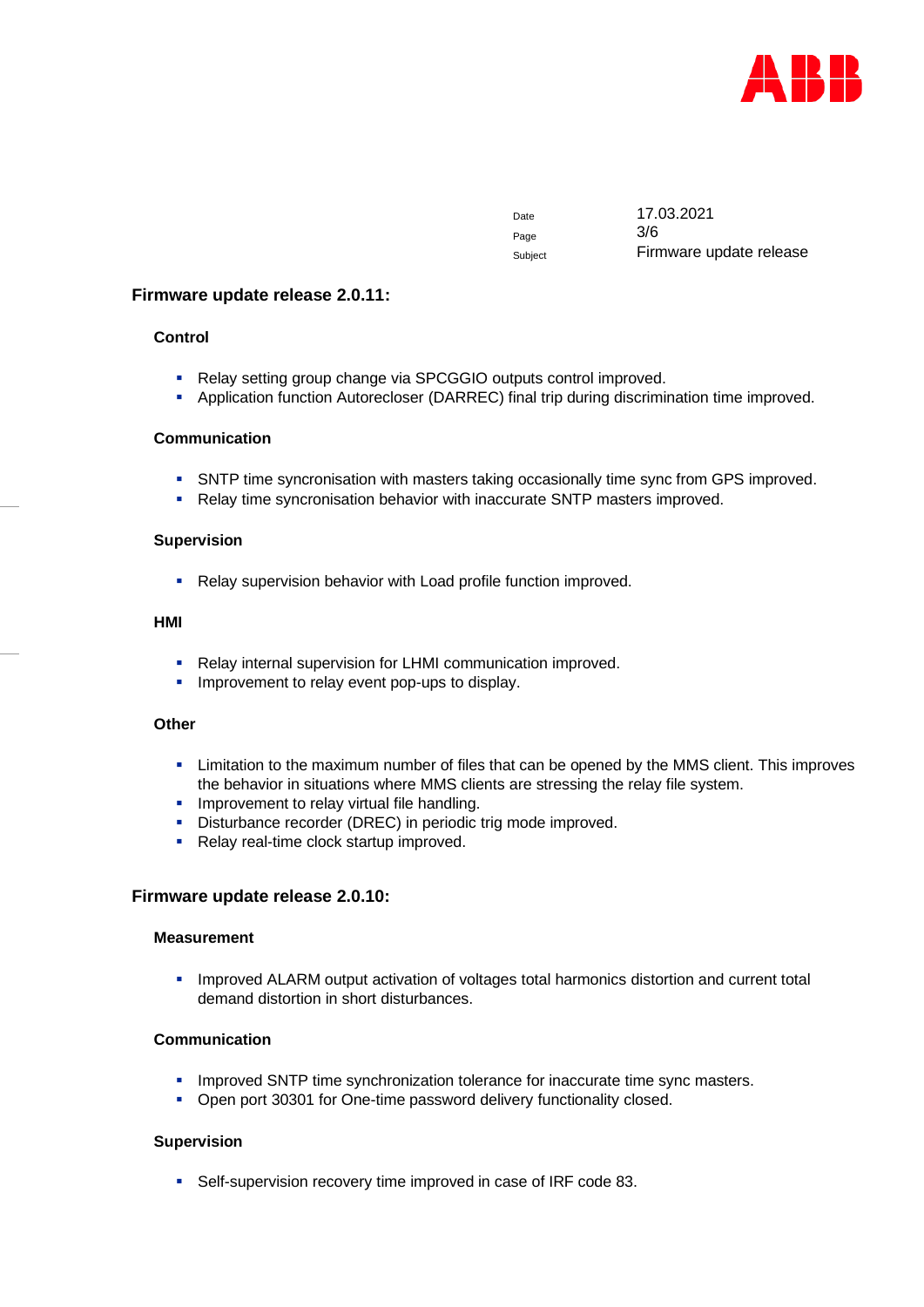

Page  $4/6$ 

Date 17.03.2021 Subject Firmware update release

#### **HMI**

**.** Improved Local HMI firmware to avoid some rare HMI freezing in very short and repetitive auxiliary power interruptions.

#### **Firmware update release 2.0.9:**

#### **Control**

**.** Improvement to the synchrocheck (25) function for preventing unexpected short-period reset of SYNC\_OK output. The reset could have been seen in some start-up situations with high load currents even when the synchronism conditions were fulfilled and voltages were aligned on both sides of the breaker.

#### **Supervision**

**·** Important correction of fuse failure supervision (SEQSPVC) function – solving an issue in 620 series firmware revision 2.0.8

The fuse failure supervision function is typically used to block an activation of under voltage and/or voltage based unbalance protection if there is a failure in the external voltage measurement circuit (e.g. blown fuse or broken wire), resulting in a too low or completely lacking voltage measured by the protection relay. The fuse failure supervision function in 2.0.8 does not measure properly the supervised voltages. If the fuse failure supervision function is taken into use in the protection relay, it can lead to a situation of a voltage based protection operation at faults occurring in the external voltage measurement chain. This means that the protection relay will work in the same way as if there would not be a fuse failure supervision function in use.

Please note that this issue solved in 2.0.9 is only in firmware revision 2.0.8 and not in older revisions. If you have this supervision function in use with 2.0.8, we recommend to make an update with 2.0.9 firmware at your earliest convenient time.

The software revision 2.0.8 is in relays delivered from factory in the time period of August - December 2017.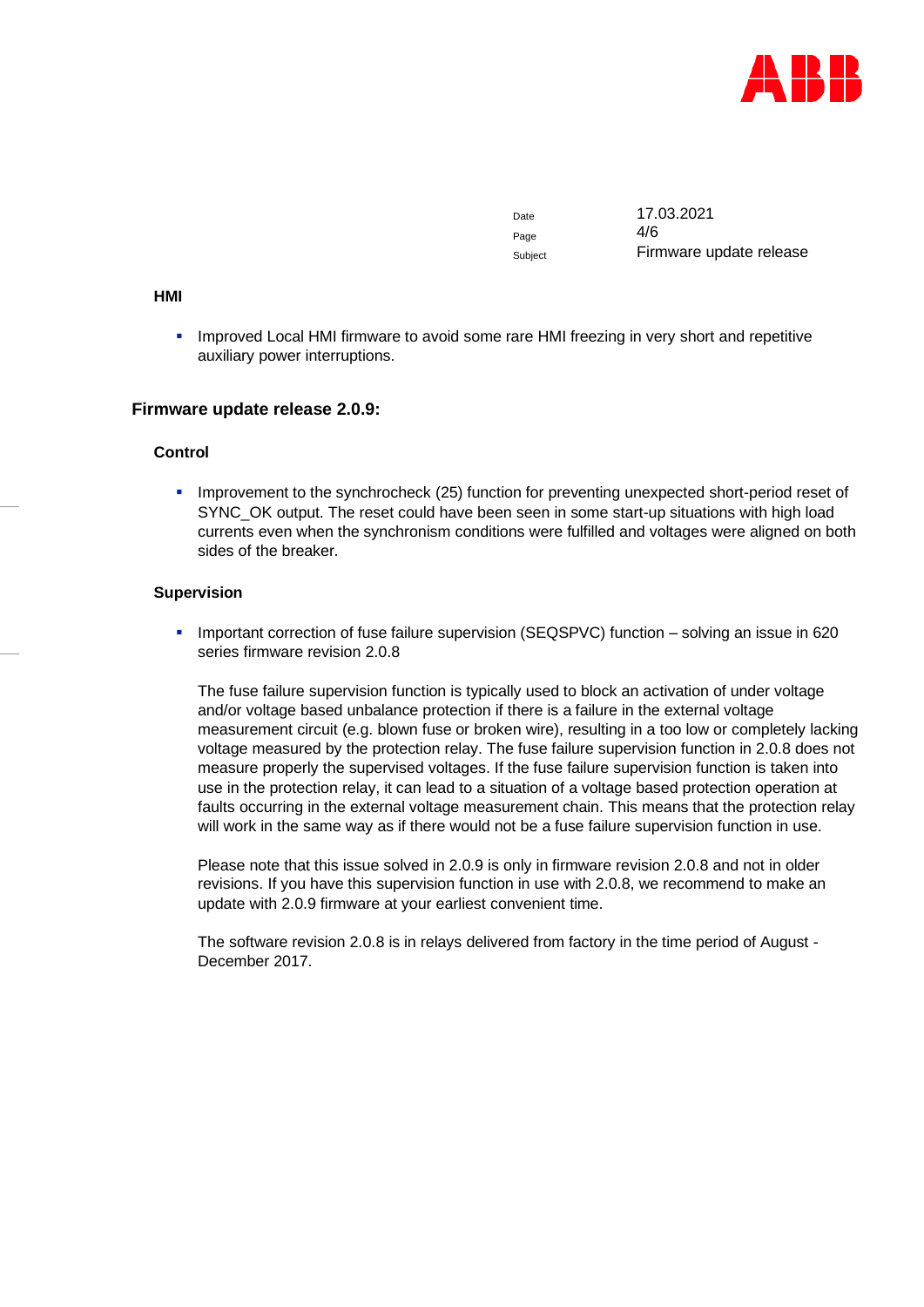

Page 5/6

Date 17.03.2021 Subject Firmware update release

## **Firmware update release 2.0.8:**

## **Measurement**

**.** Improvement to load profile storing in short AC aux voltage interruption.

## **Protection**

- **.** Improvement to intermittent earth-fault protection function in "Intermittent EF" mode with very small earth fault current Io and high earth fault voltage Uo.
- **·** Improvements to high-impedance earth fault detection (PHIZ) function operation with Security settings 8 and 9 – and with circuit breaker in intermediate state.

## **Supervision**

- **.** Improvement to fuse failure supervision (SEQSPVC) function operation minimum current blocking when voltages and currents applied to function.
- **EXECT** Improvement to relay internal self-supervision of arc protection functionality.

## **Communication**

- **.** Improvement to current and voltage harmonics demand value reporting for Modbus communication.
- **.** Improvement to MM File Transfer Services reading COMTRADE files from relays.
- **Improvement to performance of system communication (MMS) event sending during extremely** high load conditions.

## **Firmware update release 2.0.7:**

## **Control**

**.** Improvement to the synchrocheck function for preventing unexpected short-period reset of SYNC\_OK output. The reset could have be seen in very rare situations even when the synchronism conditions were fulfilled and voltages were aligned on both sides of the breaker.

## **Cyber Security**

▪ Improvement to relay communication stack software to handle if IEC 61850 Edition 2 fixed length GOOSE messages is wrongly configured to the relay.